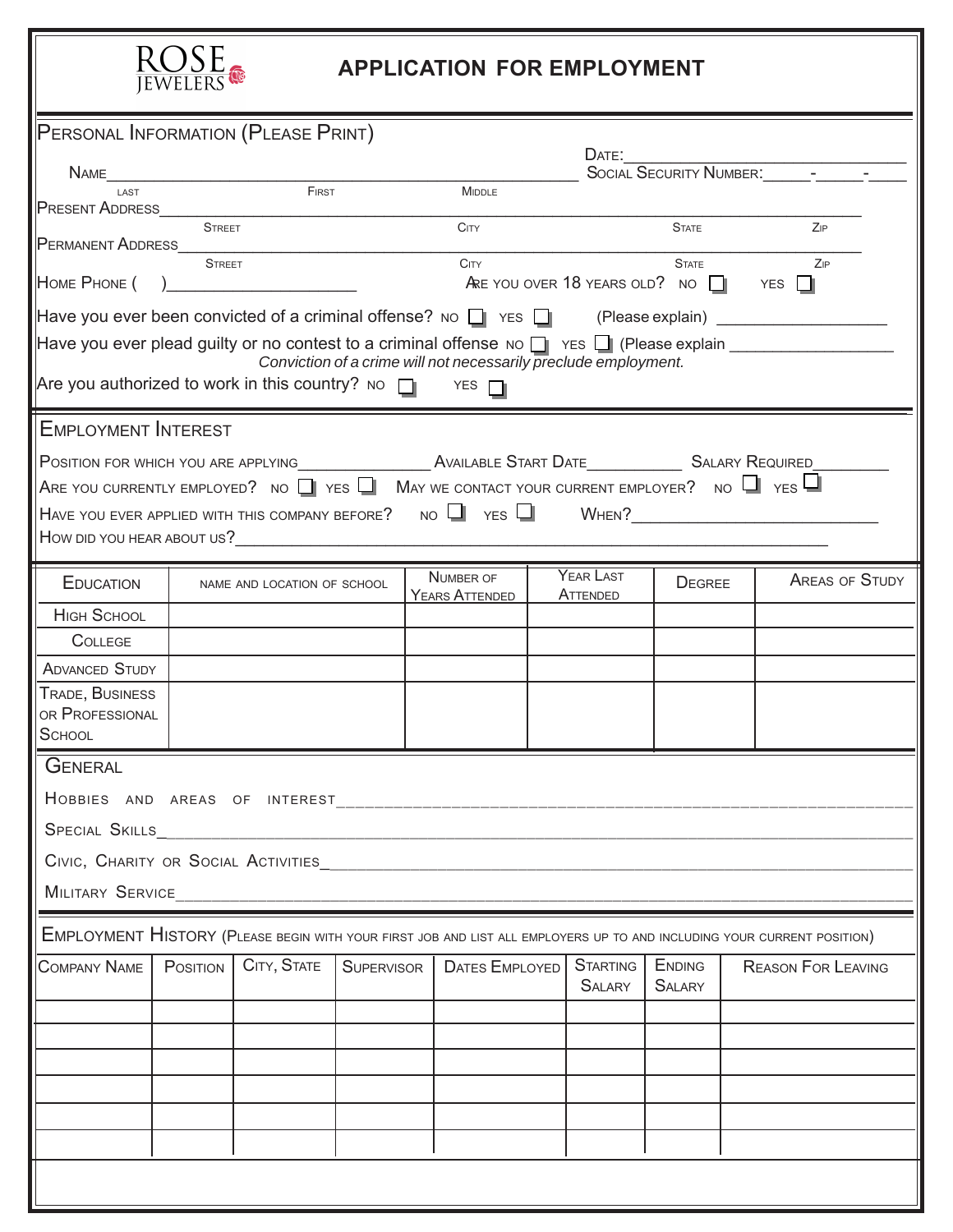|                                                                                                                                                                                                                                                                                                                                                                                                                                                                                                                                                                                                                                                                                                                        |             | REFERENCES PLEASE NOTE: IT IS IMPORTANT TO PROVIDE COMPLETE REFERENCE INFORMATION IN EACH APPLICABLE CATEGORY                                                                                                              |       |                               |                            |  |
|------------------------------------------------------------------------------------------------------------------------------------------------------------------------------------------------------------------------------------------------------------------------------------------------------------------------------------------------------------------------------------------------------------------------------------------------------------------------------------------------------------------------------------------------------------------------------------------------------------------------------------------------------------------------------------------------------------------------|-------------|----------------------------------------------------------------------------------------------------------------------------------------------------------------------------------------------------------------------------|-------|-------------------------------|----------------------------|--|
|                                                                                                                                                                                                                                                                                                                                                                                                                                                                                                                                                                                                                                                                                                                        | <b>NAME</b> | <b>ADDRESS</b>                                                                                                                                                                                                             | PHONE | <b>FROM WHAT</b><br>BUSINESS? | <b>YEARS</b><br>ACQUAINTED |  |
| <b>A SUPERIOR</b>                                                                                                                                                                                                                                                                                                                                                                                                                                                                                                                                                                                                                                                                                                      |             |                                                                                                                                                                                                                            |       |                               |                            |  |
| <b>A SUBORDINATE</b>                                                                                                                                                                                                                                                                                                                                                                                                                                                                                                                                                                                                                                                                                                   |             |                                                                                                                                                                                                                            |       |                               |                            |  |
| A COLLEAGUE                                                                                                                                                                                                                                                                                                                                                                                                                                                                                                                                                                                                                                                                                                            |             |                                                                                                                                                                                                                            |       |                               |                            |  |
| A CUSTOMER                                                                                                                                                                                                                                                                                                                                                                                                                                                                                                                                                                                                                                                                                                             |             |                                                                                                                                                                                                                            |       |                               |                            |  |
| <b>A MENTOR</b>                                                                                                                                                                                                                                                                                                                                                                                                                                                                                                                                                                                                                                                                                                        |             |                                                                                                                                                                                                                            |       |                               |                            |  |
| NARRATIVE PLEASE WRITE YOUR ANSWERS TO THE FOLLOWING QUESTIONS IN AS MUCH DETAIL AS YOU'D LIKE. PLEASE DO NOT PRINT.<br>1.<br>DESCRIBE THE RESPONSIBILITIES ASSOCIATED WITH A POSITION YOU WOULD CONSIDER AN IDEAL FIT FOR YOU.                                                                                                                                                                                                                                                                                                                                                                                                                                                                                        |             |                                                                                                                                                                                                                            |       |                               |                            |  |
| $2_{-}$<br>WHEN YOU ARRIVE AT A LEVEL OF CAREER SUCCESS WITH WHICH YOU ARE SATISFIED, HOW WILL YOU KNOW, AND WHAT WILL YOU<br>BE DOING?                                                                                                                                                                                                                                                                                                                                                                                                                                                                                                                                                                                |             |                                                                                                                                                                                                                            |       |                               |                            |  |
| I HEREBY CERTIFY THAT ALL INFORMATION SUBMITTED ON THIS APPLICATION IS TRUE AND COMPLETE. I UNDERSTAND THAT IF ANY FALSE INFORMATION,<br>OMISSIONS OR MISREPRESENTATIONS ARE DISCOVERED, MY APPLICATION MAY BE REJECTED AND, IF I AM EMPLOYED BY ROSE JEWELERS MY<br>EMPLOYMENT TERMINATED AT ANY TIME. BY SIGNING THIS APPLICATION, I AUTHORIZE ROSE JEWELERS TO CONDUCT AN INVESTIGATION OF MY<br>EDUCATION, EMPLOYMENT, PERSONAL HISTORY AND FINANCIAL AND CREDIT RECORDS THROUGH INVESTIGATIVE AND CREDIT AGENCIES AND BUREAUS OF<br>THE COMPANY'S CHOICE. I FURTHER AUTHORIZE SCHOOLS, PREVIOUS EMPLOYERS, PERSONAL REFERENCES AND OTHER REPORTING AGENCIES TO<br>RELEASE REQUESTED INFORMATION TO ROSE JEWELERS. |             |                                                                                                                                                                                                                            |       |                               |                            |  |
|                                                                                                                                                                                                                                                                                                                                                                                                                                                                                                                                                                                                                                                                                                                        |             | I UNDERSTAND THAT EMPLOYMENT WITH THE COMPANY IS "AT-WILL", AND I AGREE THAT MY EMPLOYMENT AND COMPENSATION MAY BE TERMINATED WITH OR<br>WITHOUT CAUSE OR NOTICE AT ANY TIME, EITHER AT MY OPTION OR THE COMPANY'S OPTION. |       |                               |                            |  |
| THIS APPLICATION IS NOT A CONTRACT, AND CANNOT CONSTITUTE A CONTRACT. I UNDERSTAND THAT NO EMPLOYEE OR OFFICIAL OF THE COMPANY OTHER<br>THAN THE PRESIDENT HAS THE AUTHORITY TO MAKE ANY AGREEMENT FOR EMPLOYMENT FOR ANY SPECIFIC TIME OR TO ENTER INTO ANY AGREEMENT<br>CONTRARY TO THE FORGOING.                                                                                                                                                                                                                                                                                                                                                                                                                    |             |                                                                                                                                                                                                                            |       |                               |                            |  |
|                                                                                                                                                                                                                                                                                                                                                                                                                                                                                                                                                                                                                                                                                                                        |             |                                                                                                                                                                                                                            |       |                               |                            |  |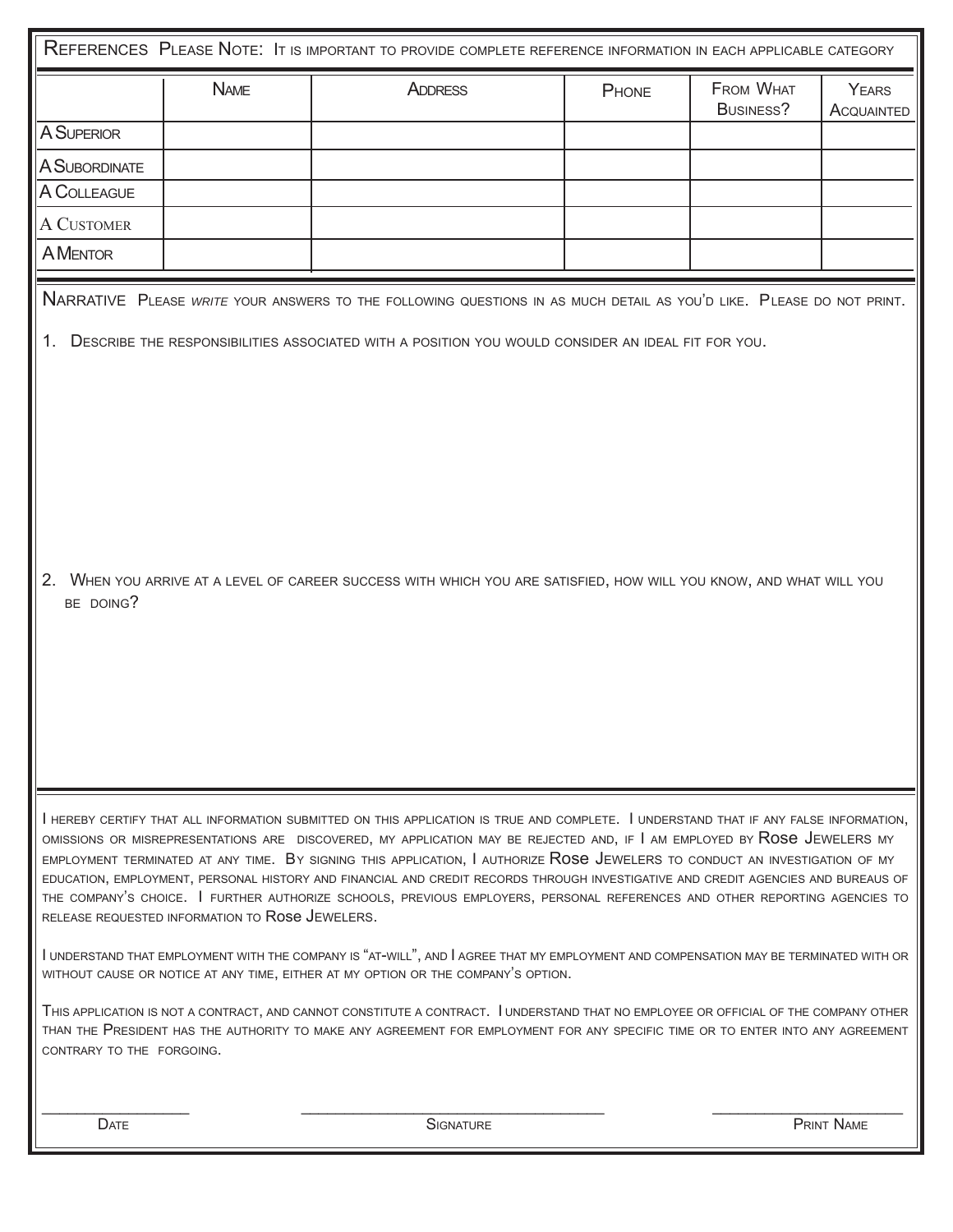CONCLUSION PLEASE *WRITE* YOUR ANSWER TO THE FOLLOWING QUESTION IN THE SPACE BELOW, IN AS MUCH DETAIL AS YOU'D LIKE. PLEASE DO NOT PRINT.

NOW THAT YOU HAVE A CLEARER PICTURE OF ROSE JEWELERS, OUR GOALS AND OBJECTIVES, AND OUR STANDARDS FOR QUALITY IN HIRING AND IN BUSINESS, DESCRIBE THE SKILLS, CHARACTERISTICS AND PERSONAL ATTRIBUTES THAT YOU BELIEVE MAKE YOU THE RIGHT CHOICE FOR THE JOB AND AN ASSET TO OUR ORGANIZATION AND OUR CUSTOMERS.

 $\_$  , and the contribution of the contribution of the contribution of the contribution of  $\mathcal{L}_\mathcal{A}$ 

DATE **SIGNATURE** SIGNATURE **SIGNATURE PRINT NAME**